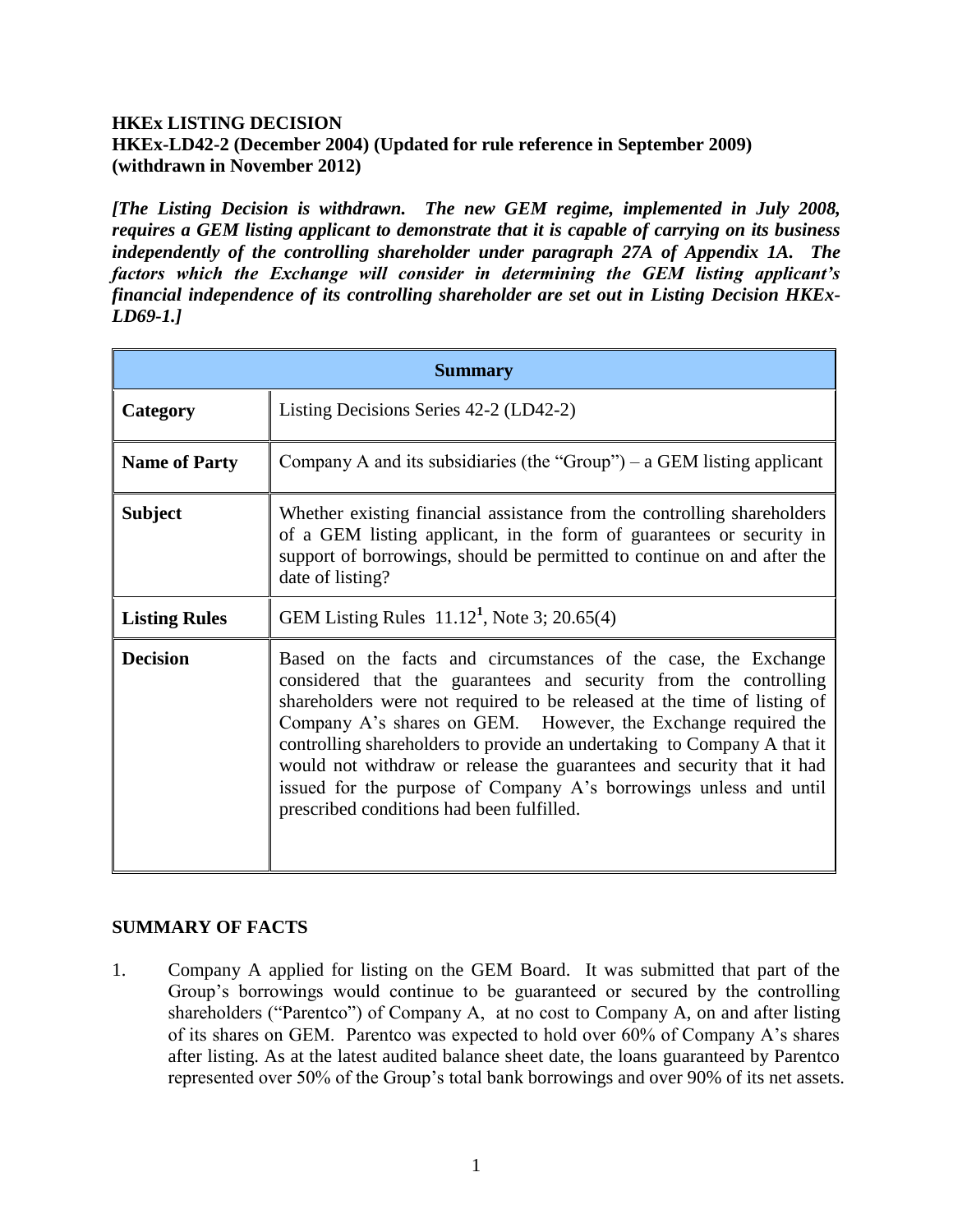- 2. The directors of Company A submitted that the provision of financial assistance from Parentco was of critical importance to the Group. If Parentco ceased providing the guarantees and security, the Group would be required to repay the related loans due to some third parties. It was submitted that such immediate repayment would have an adverse effect on the operations and the implementation of the business objectives of the Group.
- 3. Parentco had provided an undertaking (the "Undertaking") to Company A that it would not withdraw or release the guarantees and security that it had issued for the purpose of Company A's borrowings unless and until the Group had fully repaid any outstanding loans and that the independent non-executive directors of Company A were of the view that such repayment of loans and release of guarantees and/or securities would not adversely affect the operations of the Group and the implementation of business objectives.

## **THE ISSUE RAISED FOR CONSIDERATION**

4. Whether existing financial assistance from the controlling shareholders of a GEM listing applicant, in the form of guarantees or security in support of borrowings, should be permitted to continue on and after the date of listing?

# **APPLICABLE GEM LISTING RULES**

- 5. Note 3 to GEM Listing Rule 11.12 requires a GEM listing applicant to demonstrate that it has a business of both substance and potential throughout the active business pursuit period. **<sup>1</sup>**
- 6. GEM Listing Rule 20.65(4) states that financial assistance provided by a connected person for the benefit of a listed issuer on normal commercial terms (or better to the issuer) where no security over the assets of the listed issuer is granted to the connected person are not subject to the reporting, announcement, and independent shareholders' approval requirements.

## **THE ANALYSIS**

- 7. The Exchange noted that there is an established practice for Main Board listing applicants to release or repay any guarantees or loans provided by their controlling shareholders on or before listing in order to demonstrate that the listing applicant is financially independent. In the present case, the Exchange was required to decide whether, on the facts and circumstances as presented, Company A, a GEM listing applicant, should be required to comply with such a requirement.
- 8. Before arriving at a decision in this case, the Exchange considered the following factors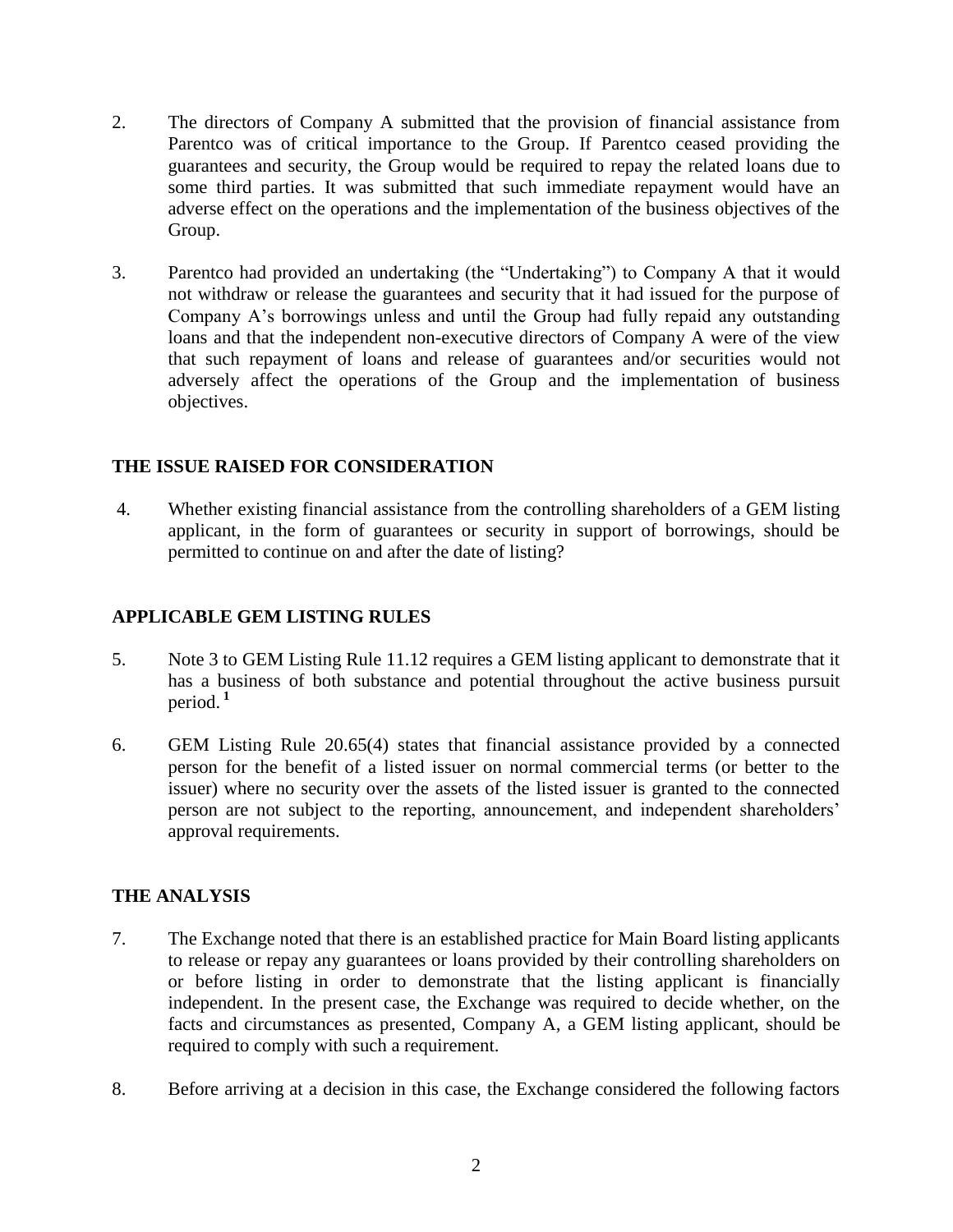in favour of a complete release of all forms of financial support provided by the controlling shareholders before approving a listing on the GEM Board:-

- a. Although there is no profit track record requirement for initial listing on GEM, a GEM listing applicant is required to demonstrate that it has a business of both substance and potential<sup>1</sup>. The ability of a GEM listing applicant to obtain banking facilities and loans based on its own guarantees and /or pledges of its assets is a good indicator of the substance and potential of its business. If a GEM applicant is not able to obtain banking facilities and loans independently it would be difficult for such GEM applicant to demonstrate that it has the required financial stability to support its profit track record and this would translate into a concern on the suitability of its listing on GEM; and
- b. In a case where a listing applicant records net liabilities and its ability to operate as a going concern is dependent on the continuing financial assistance provided by its shareholders, it is also preferred that outstanding shareholders loans be capitalized before listing so as to improve the financial position and enlarge the capital base of such a listing applicant.
- 9. The Exchange also considered the following factors to be relevant when assessing whether to require a complete release of all forms of financial assistance from parent before approving a listing on the GEM Board:
	- a. There are fundamental differences in the nature of GEM companies as compared to their Main Board counterparts. In particular, Main Board companies are required to have proven track record of profitability. There is sufficient commercial reason for financial institutions to refuse to grant loans to GEM applicants and/or not to grant loans without their controlling shareholders providing the necessary guarantees. It is therefore not always commercially practicable to require a GEM listing applicant to release the guarantees or repay the loans before it is listed on GEM;
	- b. The GEM Listing Rules do not impose specific restrictions on financial assistance given by connected persons, provided that they are unsecured and on normal commercial terms (or better) (GEM Listing Rule 20(65)(4));
	- c. A request for a complete release of guarantees given by controlling shareholders for loans or security granted by financial institutions would interfere with financial institutions' commercial judgment to extend whatever credits and security to their customers as they deem fit. The fact that the financial institutions require personal guarantees for loans granted to GEM applicants do not necessarily mean that the GEM applicants are not financially viable; and
	- d. Loans are decided entirely upon agreements reached between the listing applicant and its shareholders. As long as the arrangement is fully disclosed, investors would have been adequately informed for the purposes of making investment decisions.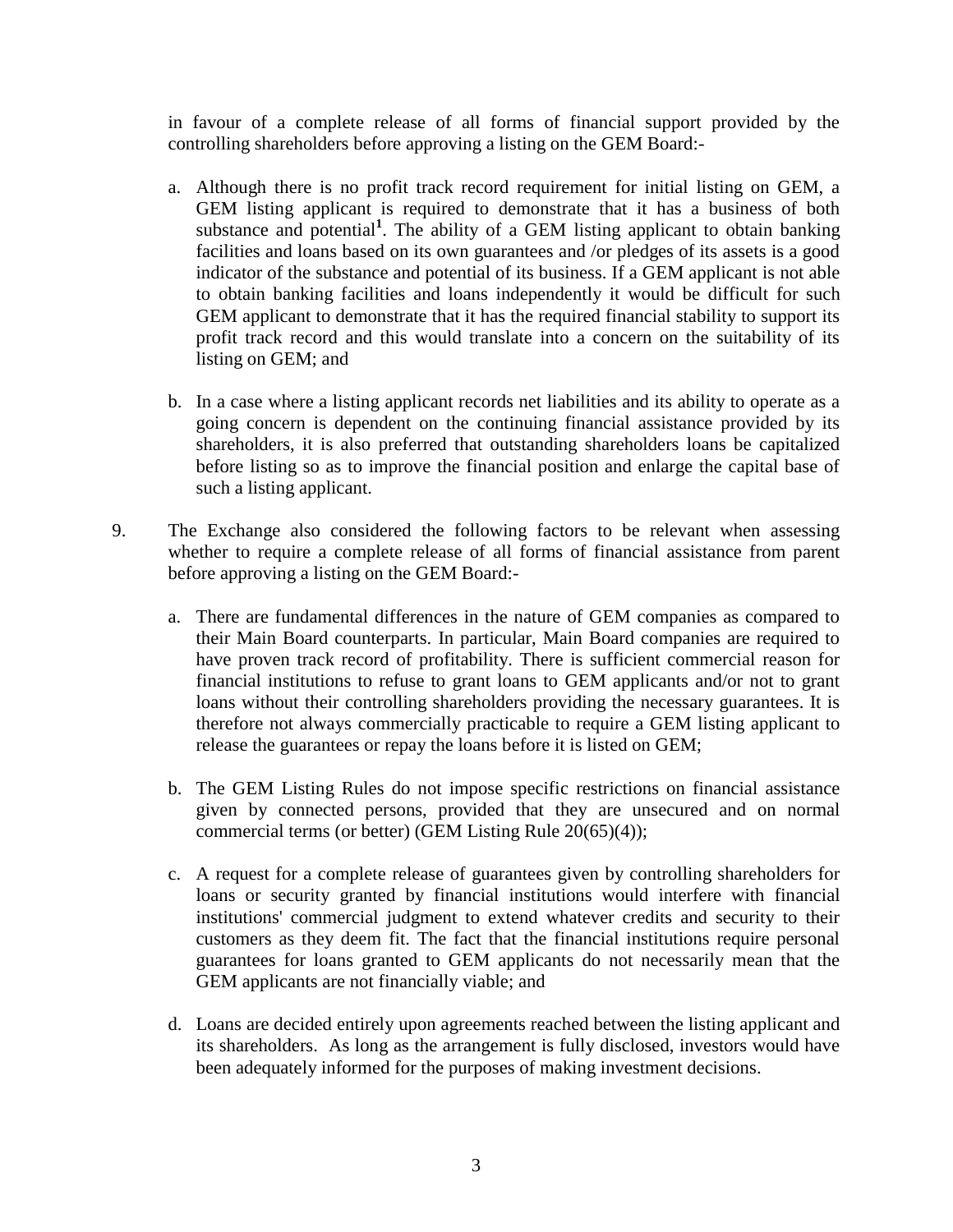- 10. After considering the above factors, in particular recognising the special characteristics of GEM issuers, the Exchange decided that it was inappropriate to impose the Main Board practice on GEM Board listing applicants.
- 11. However, in the present case where the operations of the GEM listing applicant are mainly financed by banking facilities that are guaranteed by controlling shareholders/substantial shareholders and such guarantees are not released before listing or that loans from controlling shareholders are not capitalized or repaid before listing, the Exchange considered it appropriate to require the GEM listing applicant to satisfy certain conditions before approving its listing application. These conditions are to ensure that the issuer's operations would not be affected by the loss of such financial support until it recorded a more positive cash flow and retained earnings. The relevant conditions are:
	- a. Each of the relevant shareholders shall provide an undertaking that it/he/she would not demand release of the guarantees or repayment of the loans if such release or repayment would adversely affect the listing applicant's operations and implementation of its business objectives as set out in the prospectus;
	- b. The loans should not be repaid unless the issuer records a positive cash flow and retained earnings in a financial year; and
	- c. The loans should not be repaid unless each of the independent non-executive directors has given an opinion that such repayment would not adversely affect the issuer's operations and the implementation of its business objectives.
- 12. Having considered the amount of the outstanding loans that would remain to be guaranteed or secured by Parentco at the time of listing of Company A, the disclosure in the prospectus which included a risk factor disclosure, the Exchange decided that, subject to the conditions mentioned in paragraph 11 above, the financial assistance from Parentco in the form of guarantees and security was not required to be released or withdrawn by Parentco at the time of listing of Company A's shares on GEM.

## **THE DECISION**

- 13. Based on the above analysis and the material facts, the Exchange considered that the guarantees and security from Parentco were not required to be released at the time of listing of Company A's shares on GEM.
- 14. However, the Exchange required Parentco to provide an undertaking to Company A that it would not withdraw or release the guarantees and security that it had issued for the purpose of Company A's borrowings unless and until:
	- a. the Group had fully repaid the loans; and